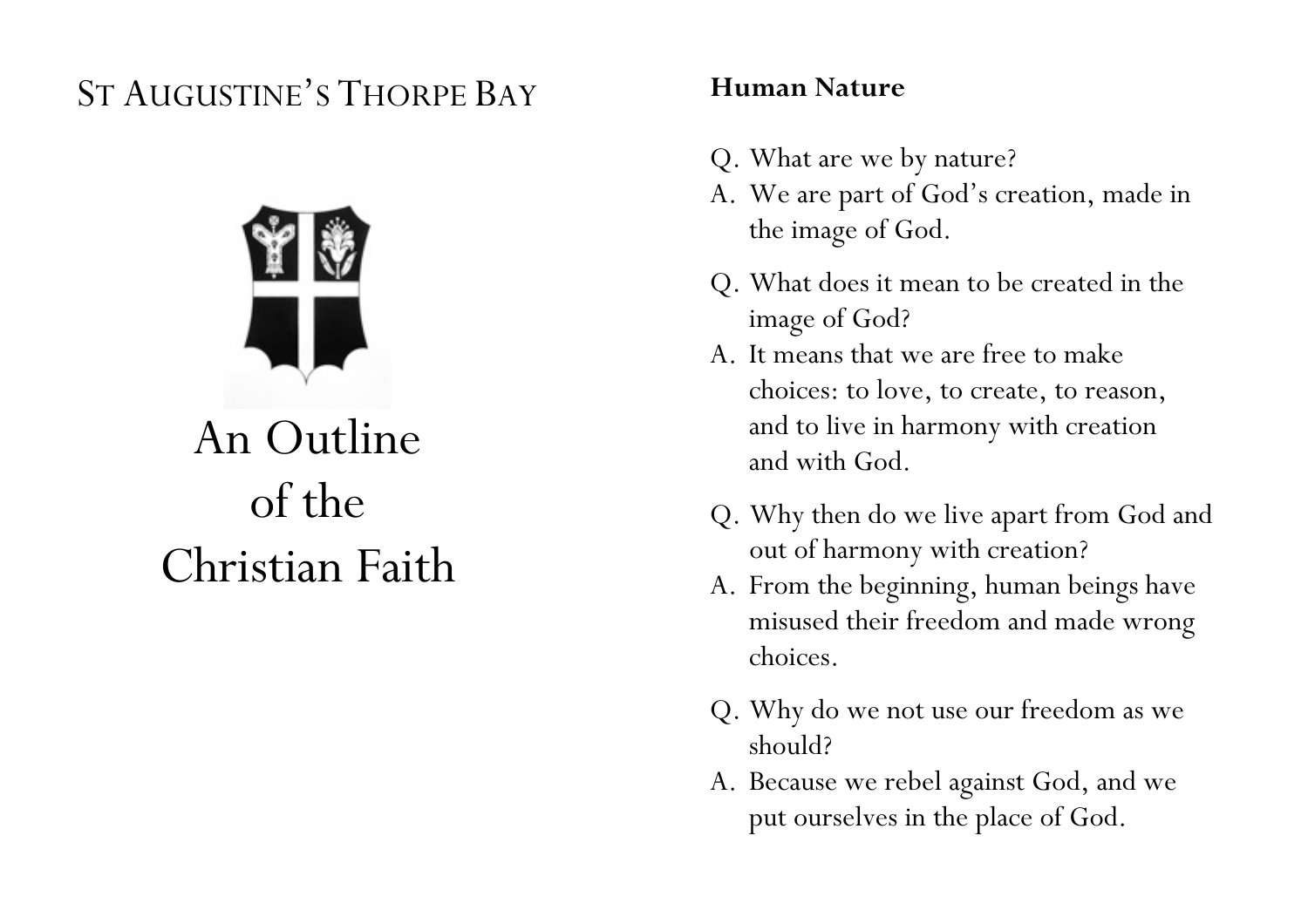- Q. What help is there for us?
- A. Our help is in God.
- Q. How did God first help us?
- A. God first helped us by revealing himself and his will, through nature and history, through many seers and saints, and especially through the prophets of Israel.

## **God the Father**

- Q. What do we learn about God as creator from the revelation to Israel?
- A. We learn that there is one God, the Father Almighty, creator of heaven and earth, of all that is, seen and unseen.
- Q. What does this mean?
- A. This means that the universe is good, that it is the work of a single loving God who creates, sustains, and directs it.
- Q. What does this mean about our place in the universe?
- A. It means that the world belongs to its creator; and that we are called to enjoy it and to care for it in accordance with God's purposes.
- Q. What does this mean about human life?
- A. It means that all people are worthy of respect and honour, because all are created in the image of God, and all can respond to the love of God.
- Q. How was this revelation handed down to  $\overline{u}$ s?
- A. This revelation was handed down to us through a community created by a covenant with God.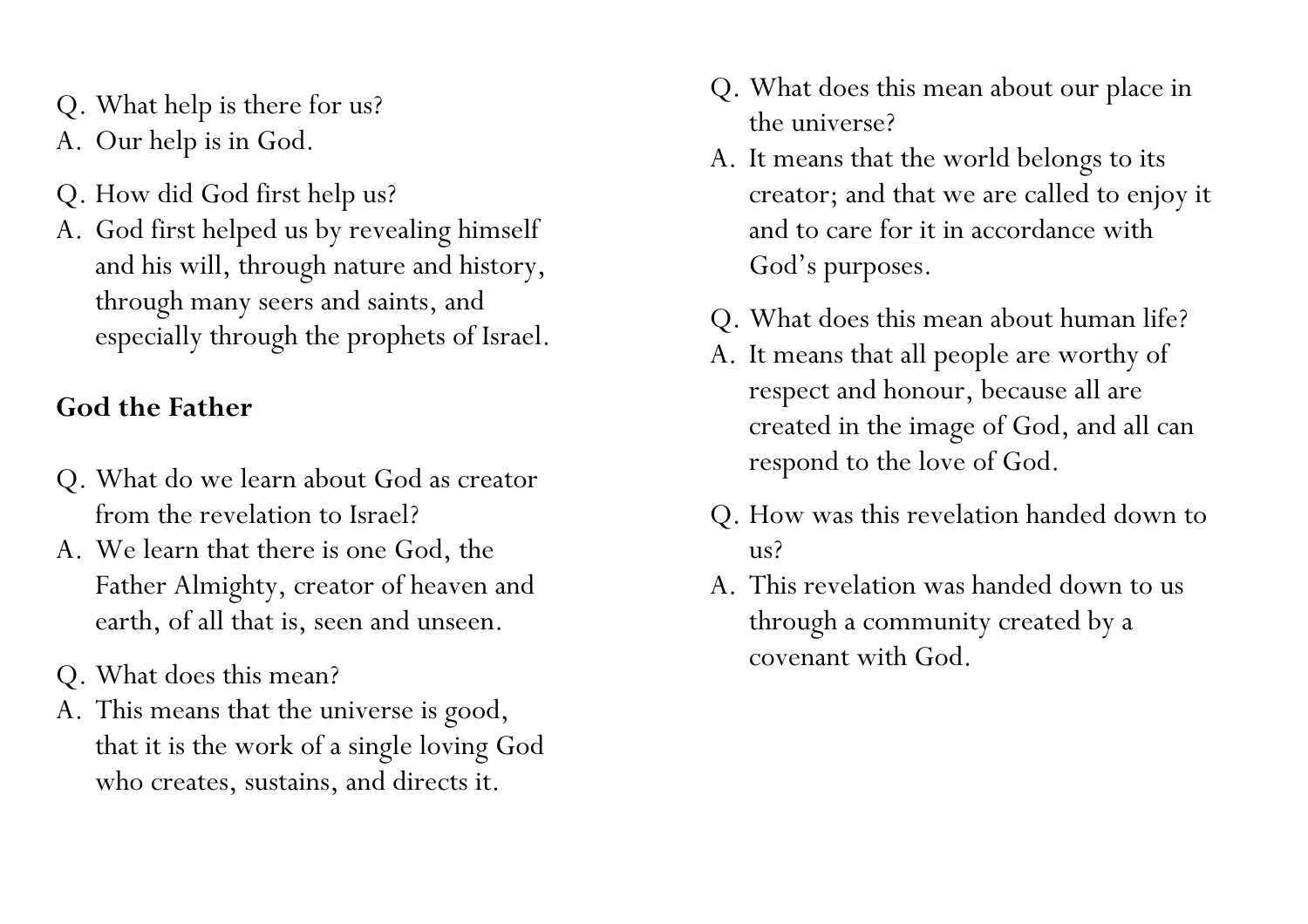#### **The Old Covenant**

- Q. What is meant by a covenant with God?
- A. A covenant is a relationship initiated by God, to which a body of people responds in faith.
- Q. What is the Old Covenant?
- A. The Old Covenant is the one given by God to the Hebrew people.
- Q. What did God promise them?
- A. God promised that they would be his people to bring all the nations of the world to him.
- Q. What response did God require from the chosen people?
- A. God required the chosen people to be faithful; to love justice, to do mercy, and to walk humbly with their God.
- Q. Where is this Old Covenant to be found?
- A. The covenant with the Hebrew people is to be found in the books which we call the Old Testament.
- Q. Where in the Old Testament is God's will for us shown most clearly?
- A. God's will for us is shown most clearly in the Ten Commandments.

#### **The Ten Commandments**

- Q. What are the Ten Commandments?
- A. The Ten Commandments are the laws given to Moses and the people of Israel.
- Q. What do we learn from these commandments?
- A. We learn two things: our duty to God, and our duty to our neighbours.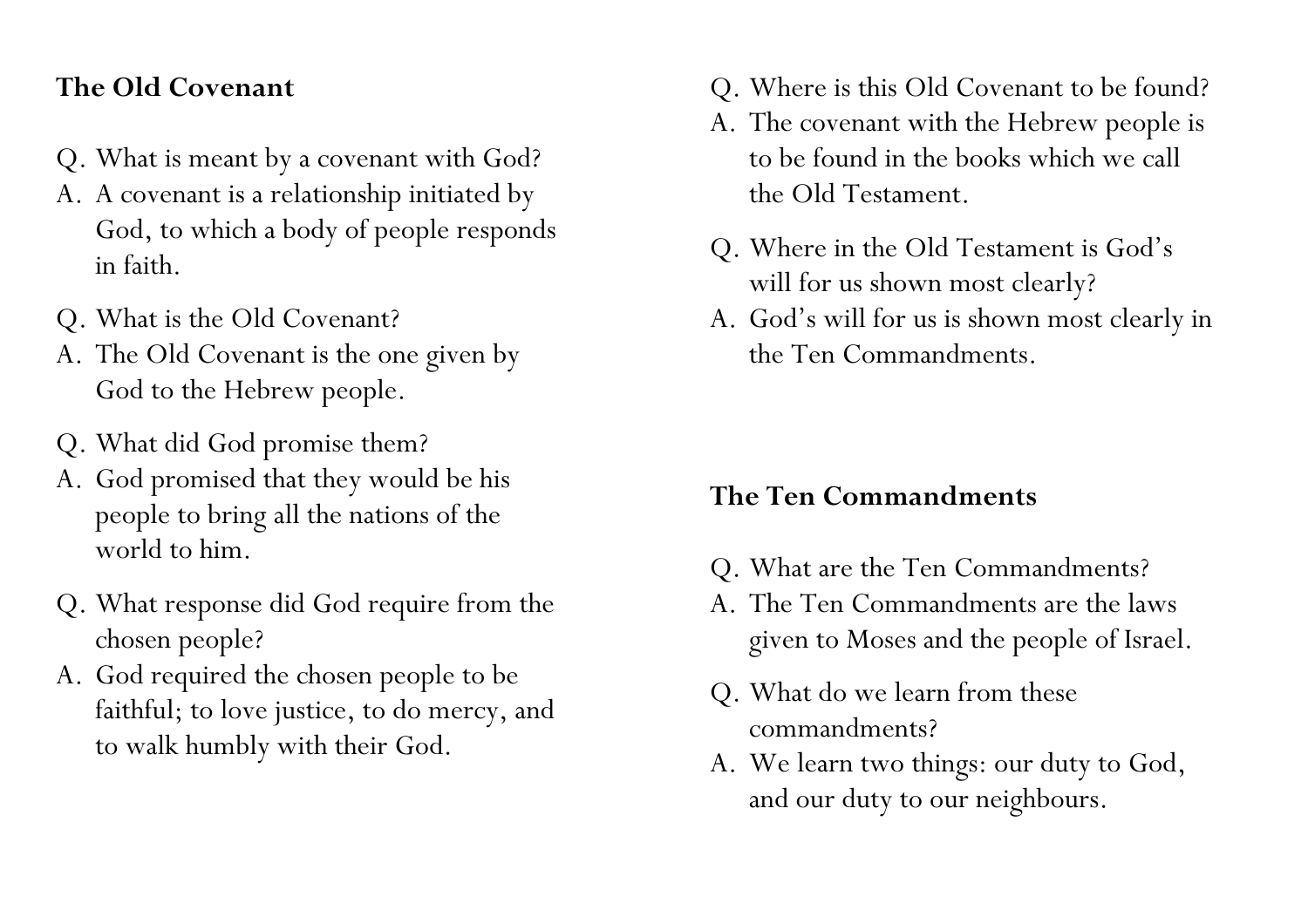- Q. What is our duty to God?
- A. Our duty is to believe and trust in God;
	- I To love and obey God and to bring others to know him;
	- II To put nothing in the place of God;
	- III To show God respect in thought, word, and deed;
	- IV And to set aside regular times for worship, prayer, and the study of God's ways.
- Q. What is our duty to our neighbours?
- A. Our duty to our neighbours is to love them as ourselves, and to do to other people as we wish them to do to us;
	- V To love, honour, and help our parents and family; to honour those in authority, and to meet their just demands;
	- VI To show respect for the life God has given us; to work and pray for

peace; to bear no malice, prejudice, or hatred in our hearts; and to be kind to all the creatures of God;

- VII To use all our bodily desires as God intended;
- VIII To be honest and fair in our dealings; to seek justice, freedom, and the necessities of life for all people; and to use our talents and possessions as ones who must answer for them to God;
	- IX To speak the truth, and not to mislead others by our silence;
	- X To resist temptations to envy, greed, and jealousy; to rejoice in other people's gifts and graces; and to do our duty for the love of God, who has called us into fellowship with him.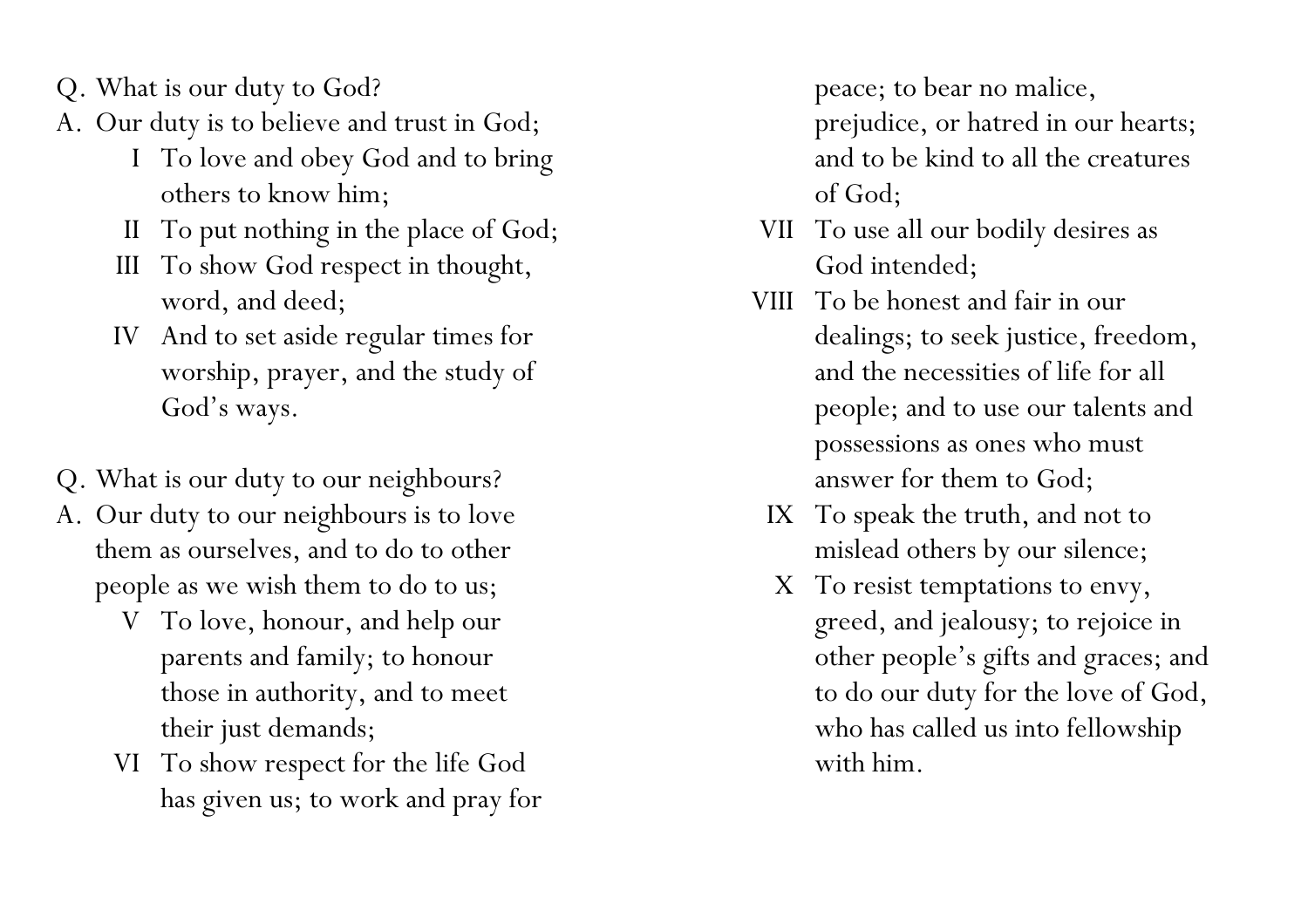- Q. What is the purpose of the Ten Commandments?
- A. The Ten Commandments were given to define our relationship with God and our neighbours.
- Q. Since we do not fully obey them, are they useful at all?
- A. Since we do not fully obey them, we see more clearly our sin and our need for redemption.

## **Sin and Redemption**

- Q. What is sin?
- A. Sin is the seeking of our own will instead of the will of God, thus distorting our relationship with God, with other people, and with all creation.
- Q. How does sin have power over us?
- A. Sin has power over us because we lose our liberty when our relationship with God is distorted.
- Q. What is redemption?
- A. Redemption is the act of God which sets us free from the power of evil, sin, and death.
- Q. How did God prepare us for redemption?
- A. God sent the prophets to call us back to himself, to show us our need for redemption, and to announce the coming of the Messiah.
- Q. What is meant by the Messiah?
- A. The Messiah is one sent by God to free us from the power of sin, so that with the help of God we may live in harmony with God, within ourselves, with our neighbours, and with all creation.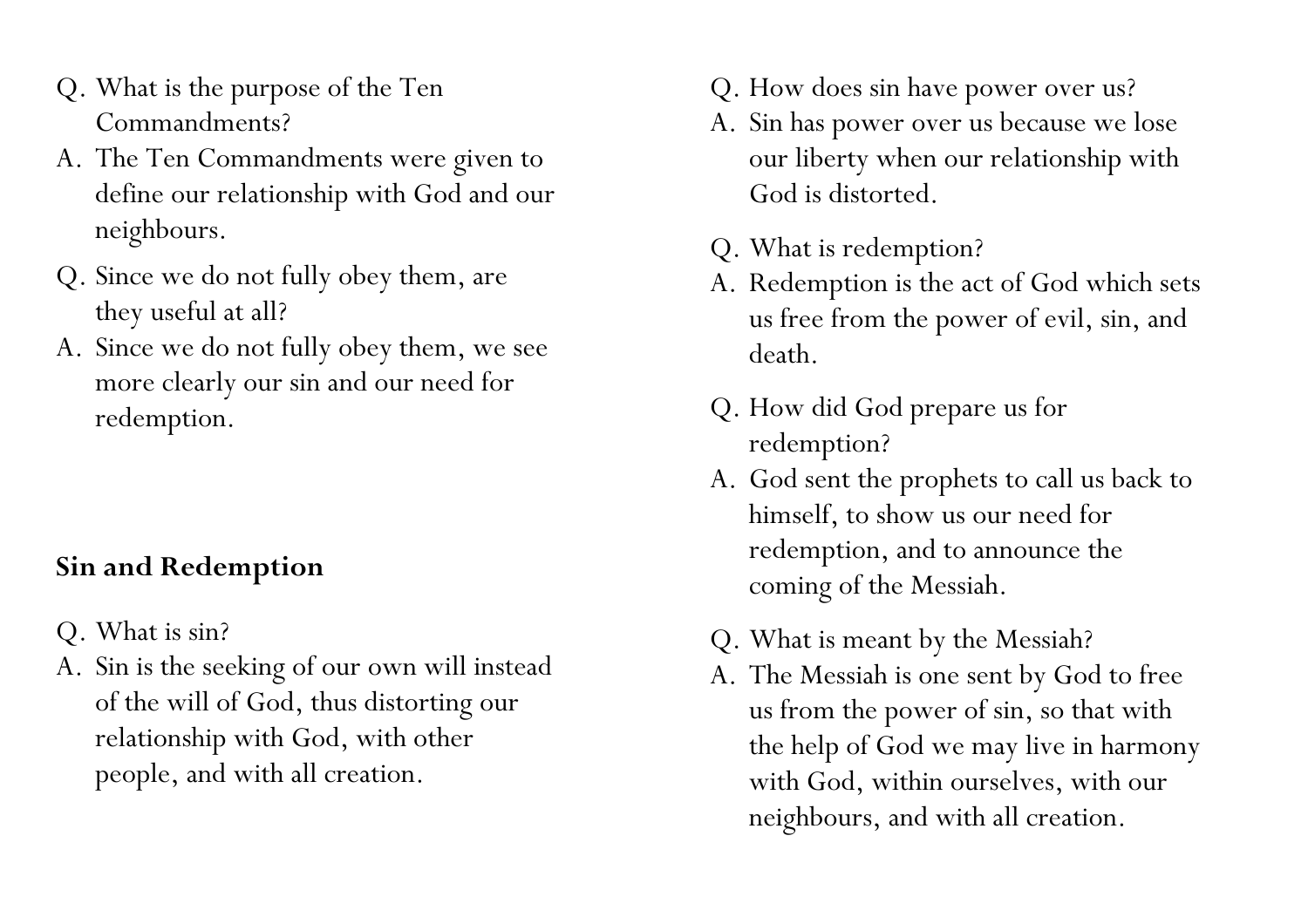- Q. Who do we believe is the Messiah?
- A. The Messiah, or Christ, is Jesus of Nazareth, the only Son of God.

## **God the Son**

- Q. What do we mean when we say that Jesus is the only Son of God?
- A. We mean that Jesus is the only perfect image of the Father, and shows us the nature of God.
- Q. What is the nature of God revealed in Jesus?
- A. God is love.
- Q. What do we mean when we say that Jesus was conceived by the power of the Holy Spirit and became incarnate from the Virgin Mary?
- A. We mean that by God's own act, his divine Son received our human nature from the Virgin Mary, his mother.
- Q. Why did he take our human nature?
- A. The divine Son became human, so that in him human beings might be adopted as children of God, and be made heirs of God's kingdom.
- Q. What is the great importance of Jesus' suffering and death?
- A. By his obedience, even to suffering and death, Jesus made the offering which we could not make; in him we are freed from the power of sin and reconciled to God.
- Q. What is the significance of Jesus' resurrection?
- A. By his resurrection, Jesus overcame death and opened for us the way of eternal life.
- Q. What do we mean when we say that he descended to the dead?
- A. We mean that he went to the departed and offered them also the benefits of redemption.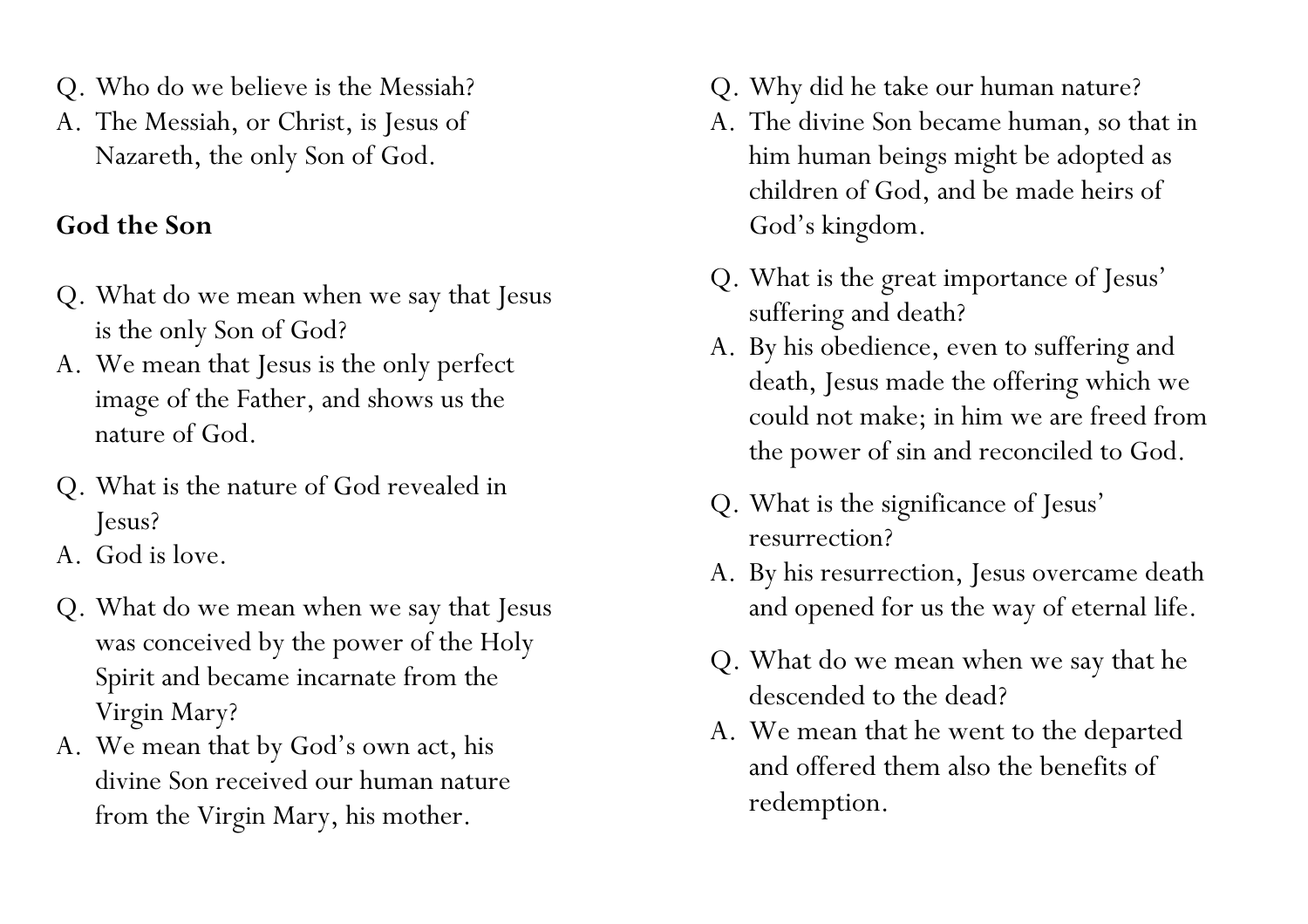- Q. What do we mean when we say that he ascended into heaven and is seated at the right hand of the Father?
- A. We mean that Jesus took our human nature into heaven where he now reigns with the Father and intercedes for us.
- Q. How can we share in his victory over sin, suffering, and death?
- A. We share in his victory when we are baptized into the New Covenant and become living members of Christ.

## **The New Covenant**

- Q. What is the New Covenant?
- A. The New Covenant is the new relationship with God given by Jesus Christ, the Messiah, to the apostles; and, through them, to all who believe in him.
- Q. What did the Messiah promise in the New Covenant?
- A. Christ promised to bring us into the kingdom of God and give us life in all its fullness.
- Q. What response did Christ require?
- A. Christ commanded us to believe in him and to keep his commandments.
- Q. What are the commandments taught by Christ?
- A. Christ taught us the Summary of the Law and gave us the New Commandment.
- Q. What is the Summary of the Law?
- A. You shall love the Lord your God with all your heart, with all your soul, and with all your mind. This is the first and the great commandment. And the second is like it: You shall love your neighbour as yourself.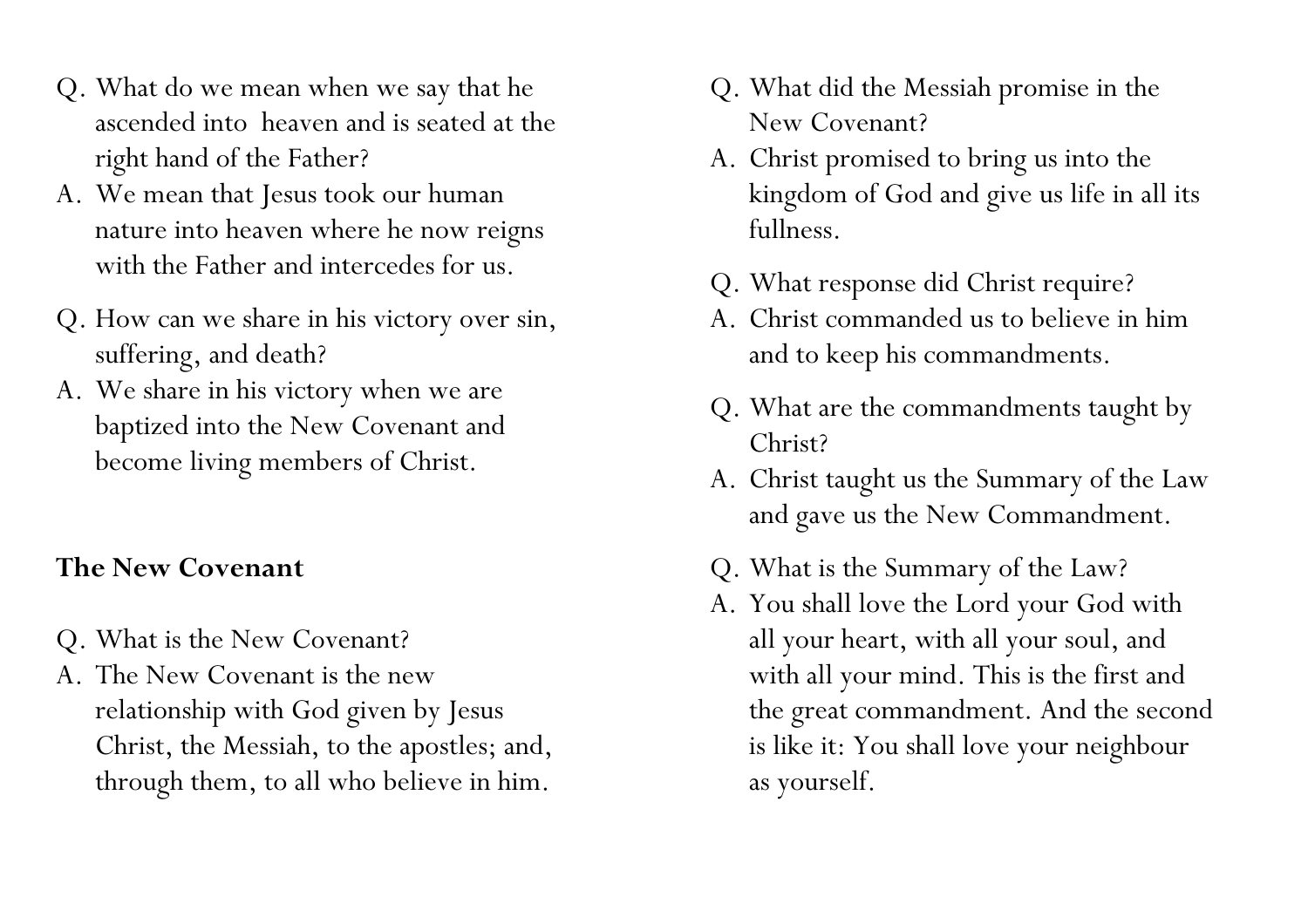- Q. What is the New Commandment?
- A. The New Commandment is that we love one another as Christ loved us.
- Q. Where may we find what Christians believe about Christ?
- A. What Christians believe about Christ is found in the Scriptures and summed up in the creeds.

## **The Creeds**

- Q. What are the creeds?
- A. The creeds are statements of our basic beliefs about God.
- Q. How many creeds does this Church use in its worship?
- A. This Church uses three creeds: The Apostles' Creed, the Nicene Creed and the Athanasian Creed.
- Q. What is the Apostles' Creed?
- A. The Apostles' Creed is the ancient creed of Baptism; it is used in the Church's daily worship to recall our Baptismal Covenant.
- Q. What is the Nicene Creed?
- A. The Nicene Creed is the creed of the universal Church and is used at the Eucharist.
- Q. What, then, is the Athanasian Creed?
- A. The Athanasian Creed is an ancient document proclaiming the nature of the Incarnation and of God as Trinity.
- Q. What is the Trinity?
- A. The Trinity is one God: Father, Son, and Holy Spirit.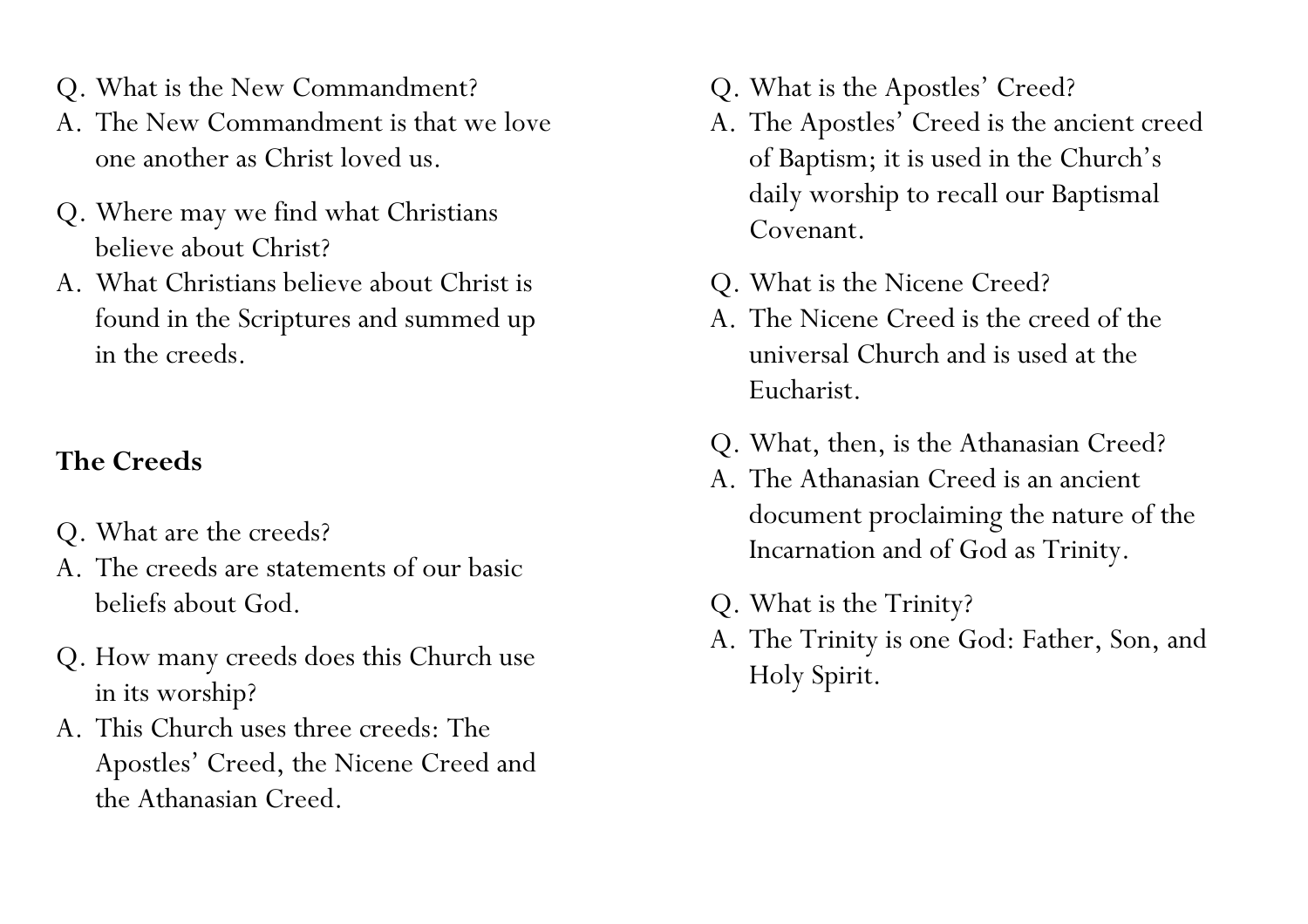## **The Holy Spirit**

- Q. Who is the Holy Spirit?
- A. The Holy Spirit is the Third Person of the Trinity, God at work in the world and in the Church even now.
- Q. How is the Holy Spirit revealed in the Old Covenant?
- A. The Holy Spirit is revealed in the Old Covenant as the giver of life, the One who spoke through the prophets.
- Q. How is the Holy Spirit revealed in the New Covenant?
- A. The Holy Spirit is revealed as the Lord who leads us into all truth and enables us to grow in the likeness of Christ.
- Q. How do we recognize the presence of the Holy Spirit in our lives?
- A. We recognize the presence of the Holy Spirit when we confess Jesus Christ as

Lord and are brought into love and harmony with God, with ourselves, with our neighbours, and with all creation.

- Q. How do we recognize the truths taught by the Holy Spirit?
- A. We recognize truths to be taught by the Holy Spirit when they are in accord with the Scriptures.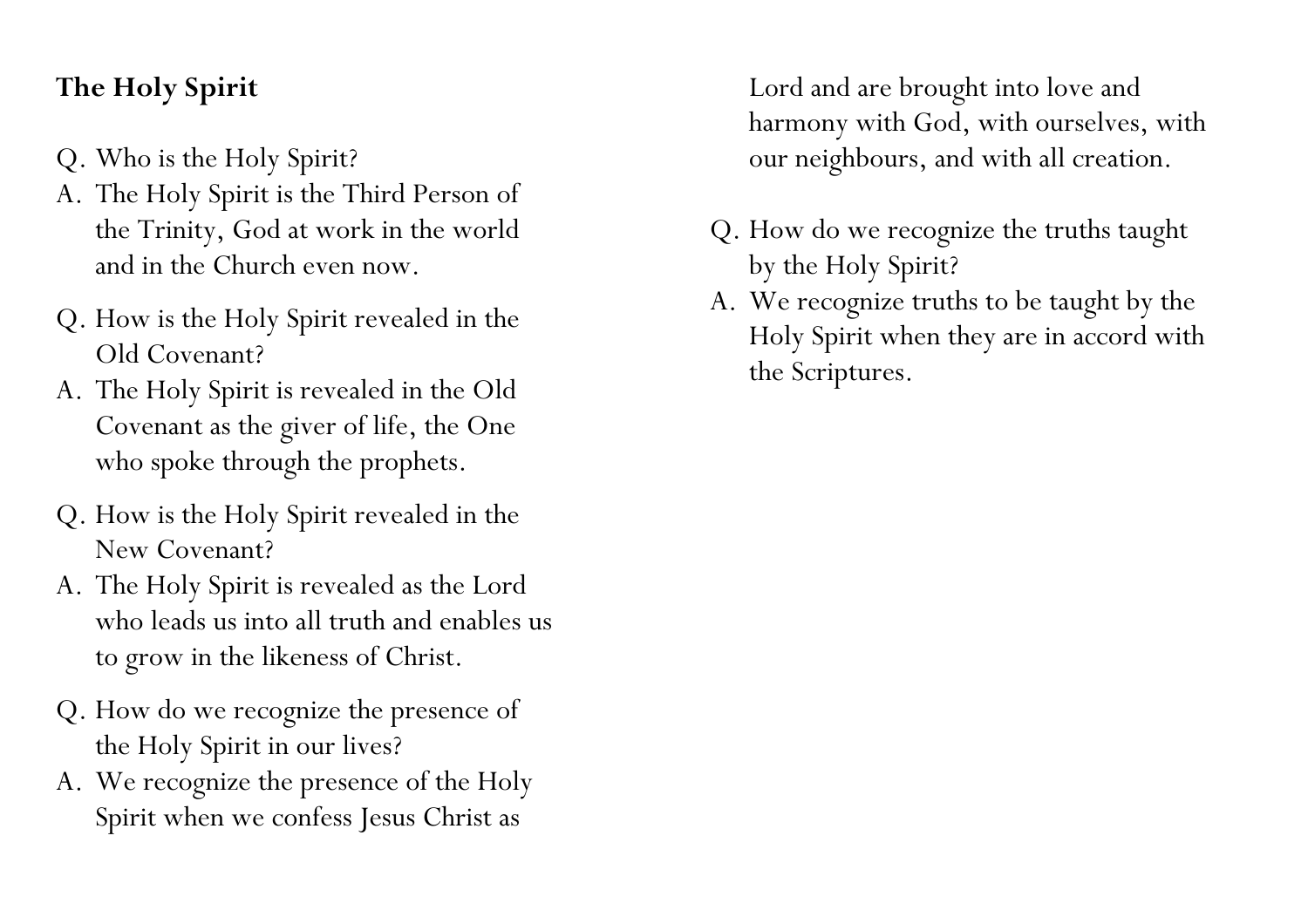#### **The Holy Scriptures**

- Q. What are the Holy Scriptures?
- A. The Holy Scriptures, commonly called the Bible, are the books of the Old and New Testaments; other books, called the Apocrypha, are often included in the Bible.
- Q. What is the Old Testament?
- A. The Old Testament consists of books written by the people of the Old Covenant, under the inspiration of the Holy Spirit, to show God at work in nature and history.
- Q. What is the New Testament?
- A. The New Testament consists of books written by the people of the New Covenant, under the inspiration of the Holy Spirit, to set forth the life and teachings of Jesus and to proclaim the

Good News of the Kingdom for all people.

- Q. What is the Apocrypha?
- A. The Apocrypha is a collection of additional books written by people of the Old Covenant, and used in the Christian Church.
- Q. Why do we call the Holy Scriptures the Word of God?
- A. We call them the Word of God because God inspired their human authors and because God still speaks to us through the Bible.
- Q. How do we understand the meaning of the Bible?
- A. We understand the meaning of the Bible by the help of the Holy Spirit, who guides the Church in the true interpretation of the Scriptures.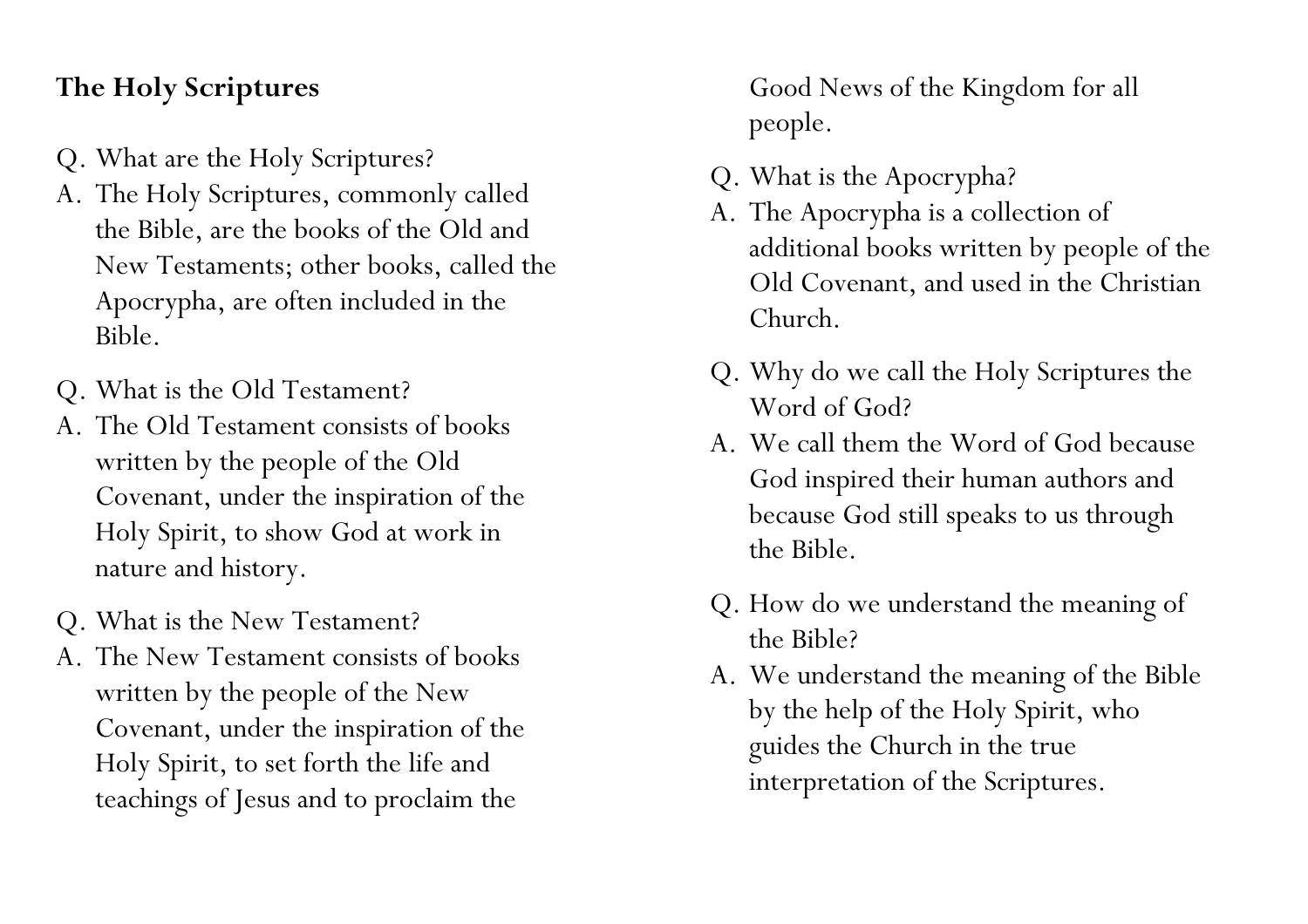#### **The Church**

- Q. What is the Church?
- A. The Church is the community of the New Covenant.
- Q. How is the Church described in the Bible?
- A. The Church is described as the Body of which Jesus Christ is the Head and of which all baptized persons are members. It is called the People of God, the New Israel, a holy nation, a royal priesthood, and the pillar and ground of truth.
- Q. How is the Church described in the creeds?
- A. The Church is described as one, holy, catholic, and apostolic.
- Q. Why is the Church described as one?
- A. The Church is one, because it is one Body, under one Head, our Lord Jesus Christ.
- Q. Why is the Church described as holy?
- A. The Church is holy, because the Holy Spirit dwells in it, consecrates its members, and guides them to do God's work.
- Q. Why is the Church described as catholic?
- A. The Church is catholic, because it proclaims the whole Faith to all people, to the end of time.
- Q. Why is the Church described as apostolic?
- A. The Church is apostolic, because it continues in the teaching and fellowship of the apostles and is sent to carry out Christ's mission to all people.
- Q. What is the mission of the Church?
- A. The mission of the Church is to restore all people to unity with God and each other in Christ.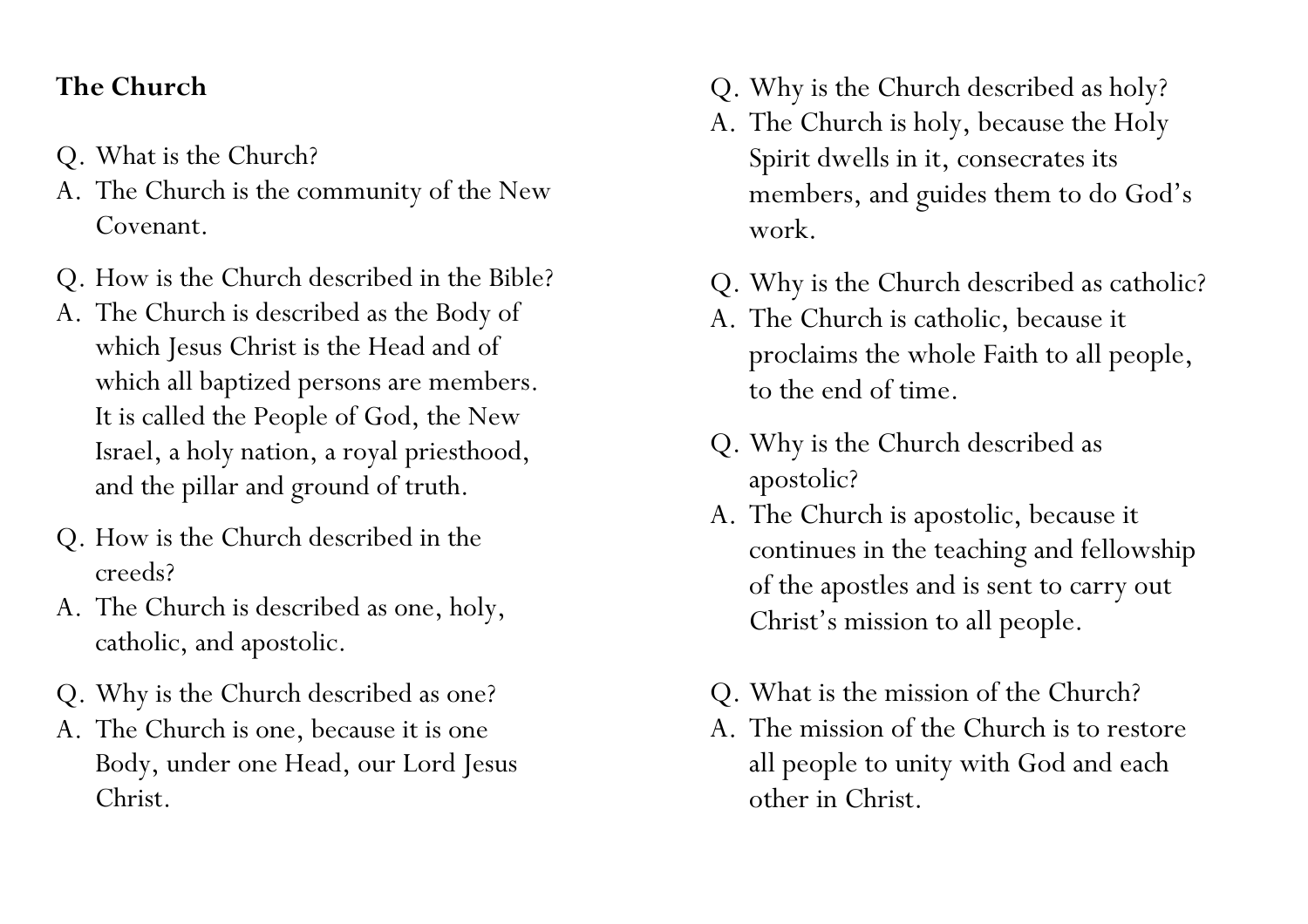- Q. How does the Church pursue its mission?
- A. The Church pursues its mission as it prays and worships, proclaims the Gospel, and promotes justice, peace, and love.
- Q. Through whom does the Church carry out its mission?
- A. The Church carries out its mission through the ministry of all its members.

## **The Ministry**

- Q. Who are the ministers of the Church?
- A. The ministers of the Church are lay persons, bishops, priests, and deacons.
- Q. What is the ministry of the laity?
- A. The ministry of lay persons is to represent Christ and his Church; to bear witness to him wherever they may be; and, according to the gifts given them, to

carry on Christ's work of reconciliation in the world; and to take their place in the life, worship, and governance of the Church.

- Q. What is the ministry of a bishop?
- A. The ministry of a bishop is to represent Christ and his Church, particularly as apostle, chief priest, and pastor of a diocese; to guard the faith, unity, and discipline of the whole Church; to proclaim the Word of God; to act in Christ's name for the reconciliation of the world and the building up of the Church; and to ordain others to continue Christ's ministry.

Q. What is the ministry of a priest or presbyter?

A. The ministry of a priest is to represent Christ and his Church, particularly as pastor to the people; to share with the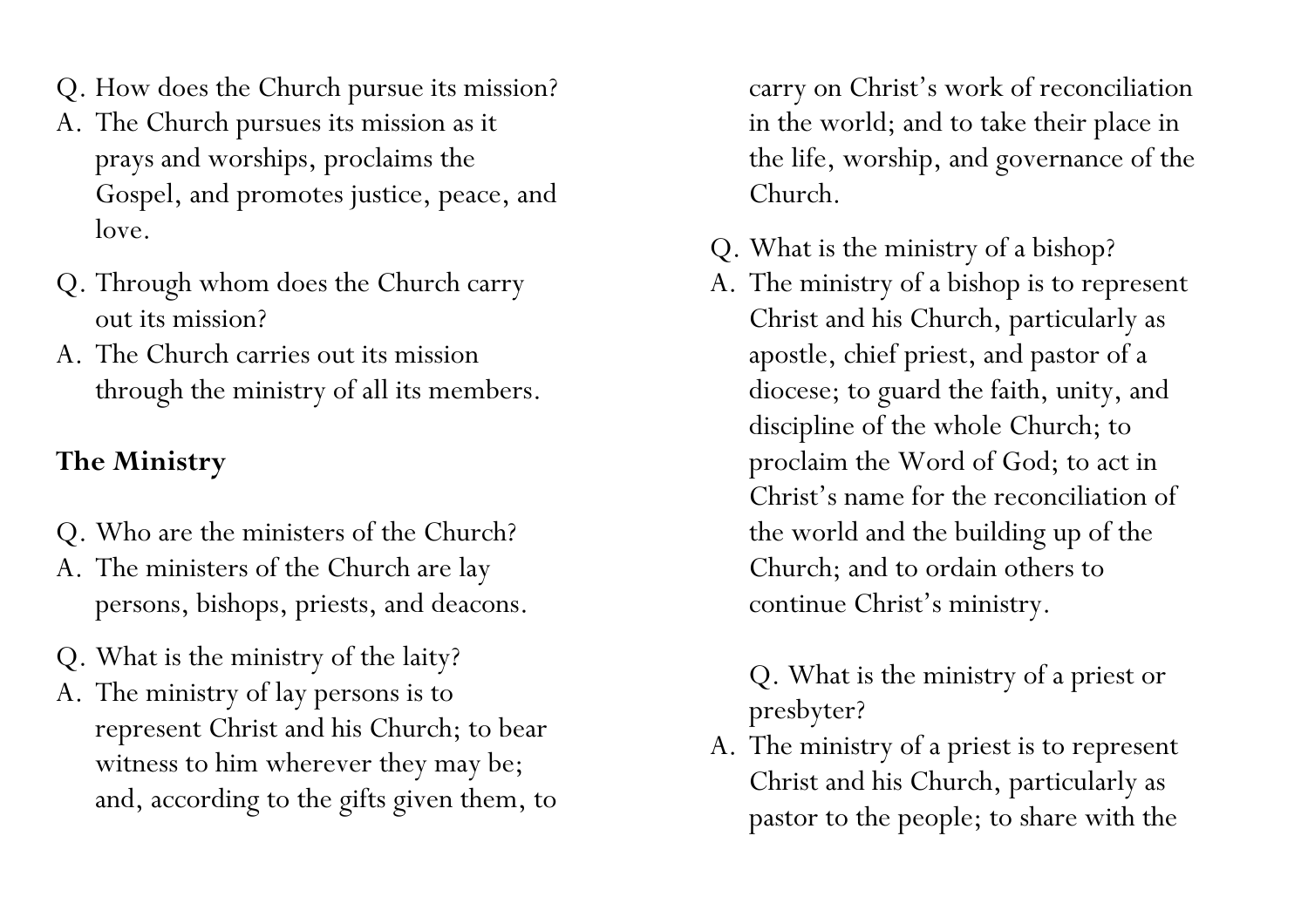bishop in the overseeing of the Church; to proclaim the Gospel; to administer the sacraments; and to bless and declare pardon in the name of God.

- Q. What is the ministry of a deacon?
- A. The ministry of a deacon is to represent Christ and his Church, particularly as a servant of those in need; and to assist bishops and priests in the proclamation of the Gospel and the administration of the sacraments.
- Q. What is the duty of all Christians?
- A. The duty of all Christians is to follow Christ; to come together week by week for corporate worship; and to work, pray, and give for the spread of the kingdom of God.

## **Prayer and Worship**

- Q. What is prayer?
- A. Prayer is responding to God, by thought and by deeds, with or without words.
- Q. What is Christian Prayer?
- A. Christian prayer is response to God the Father, through Jesus Christ, in the power of the Holy Spirit.
- Q. What prayer did Christ teach us?
- A. Our Lord gave us the example of prayer known as the Lord's Prayer.
- Q. What are the principal kinds of prayer?
- A. The principal kinds of prayer are adoration, praise, thanksgiving, penitence, oblation, intercession, and petition.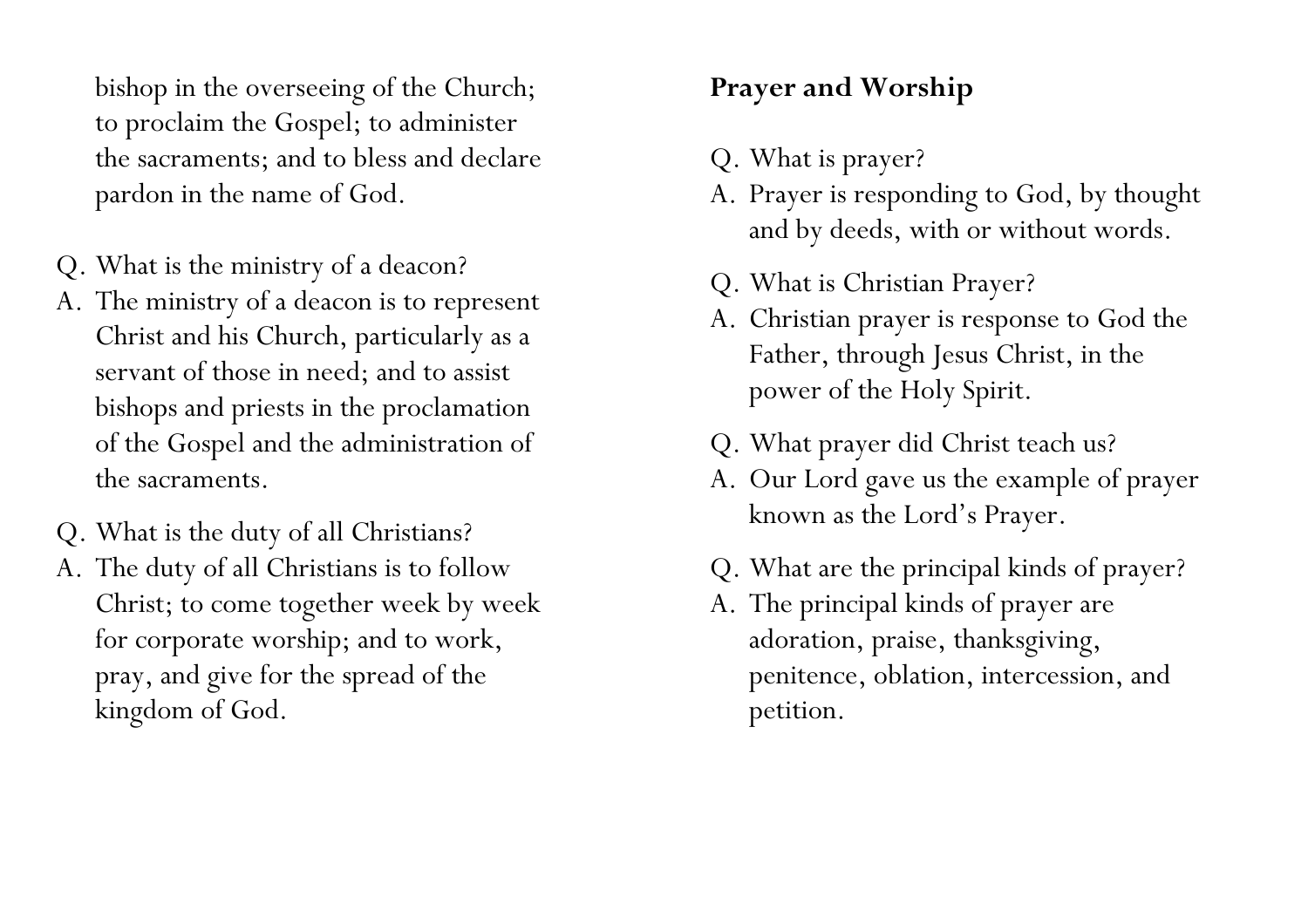- Q. What is adoration?
- A. Adoration is the lifting up of the heart and mind to God, asking nothing but to enjoy God's presence.
- Q. Why do we praise God?
- A. We praise God, not to obtain anything, but because God's Being draws praise from us.
- Q. For what do we offer thanksgiving?
- A. Thanksgiving is offered to God for all the blessings of this life, for our redemption, and for whatever draws us closer to God.
- Q. What is penitence?
- A. In penitence, we confess our sins and make restitution where possible, with the intention to amend our lives.
- Q. What is prayer of oblation?
- A. Oblation is an offering of ourselves, our lives and labours, in union with Christ, for the purposes of God.
- Q. What are intercession and petition?
- A. Intercession brings before God the needs of others; in petition, we present our own needs, that God's will may be done.
- Q. What is corporate worship?
- A. In corporate worship, we unite ourselves with others to acknowledge the holiness of God, to hear God's Word, to offer prayer, and to celebrate the sacraments.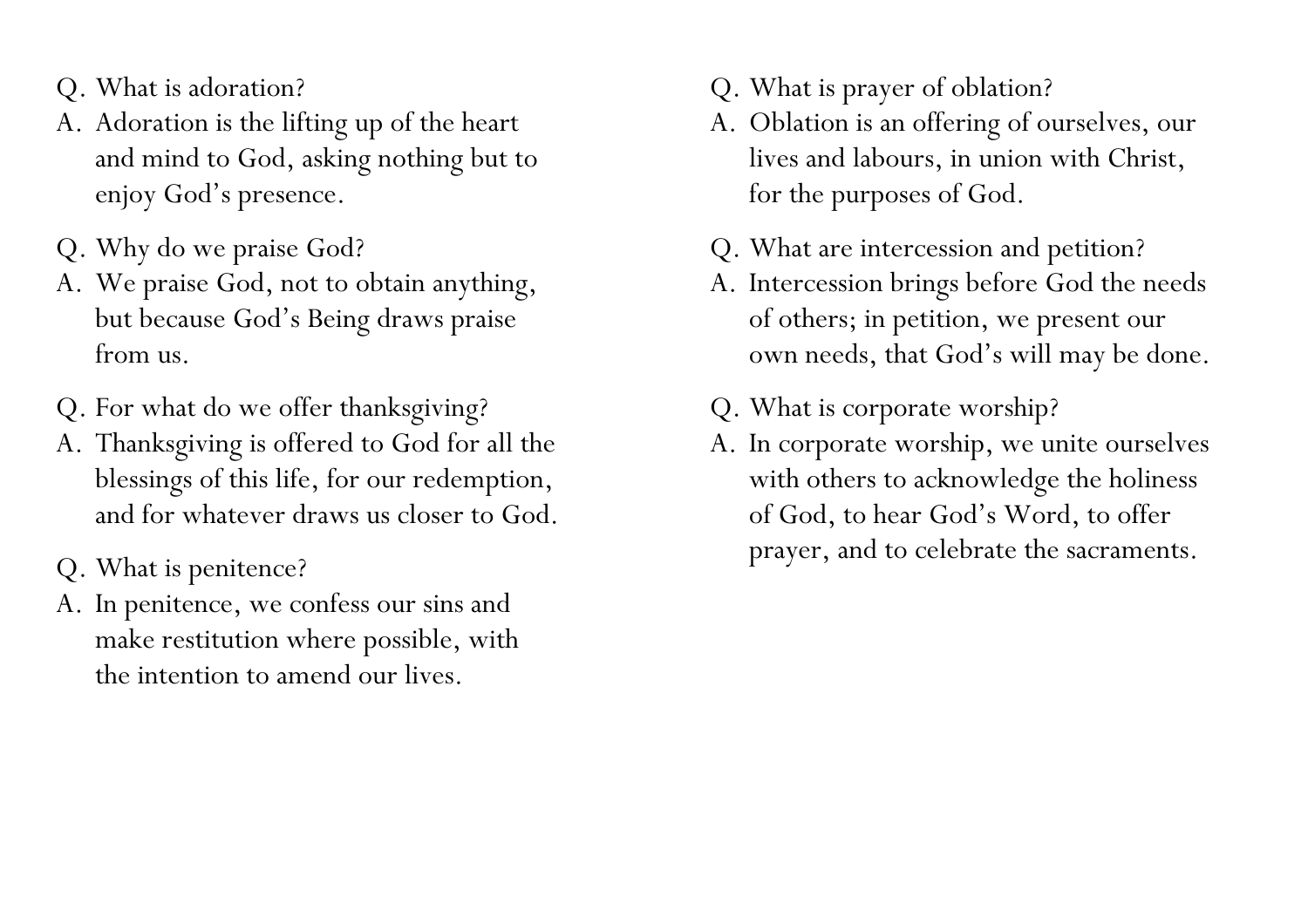#### **The Sacraments**

- Q. What are the sacraments?
- A. The sacraments are outward and visible signs of inward and spiritual grace, given by Christ as sure and certain means by which we receive that grace.
- Q. What is grace?
- A. Grace is God's favor towards us, unearned and undeserved; by grace God forgives our sins, enlightens our minds, stirs our hearts, and strengthens our wills.
- Q. What are the two great sacraments of the Gospel?
- A. The two great sacraments given by Christ to his Church are Holy Baptism and the Holy Eucharist.

## **Holy Baptism**

- Q. What is Holy Baptism?
- A. Holy Baptism is the sacrament by which God adopts us as his children and makes us members of Christ's Body, the Church, and inheritors of the kingdom of God.
- Q. What is the outward and visible sign in Baptism?
- A. The outward and visible sign in Baptism is water, in which the person is baptized in the Name of the Father, and of the Son, and of the Holy Spirit.
- Q. What is the inward and spiritual grace in Baptism?
- A. The inward and spiritual grace in Baptism is union with Christ in his death and resurrection, birth into God's family the Church, forgiveness of sins, and new life in the Holy Spirit.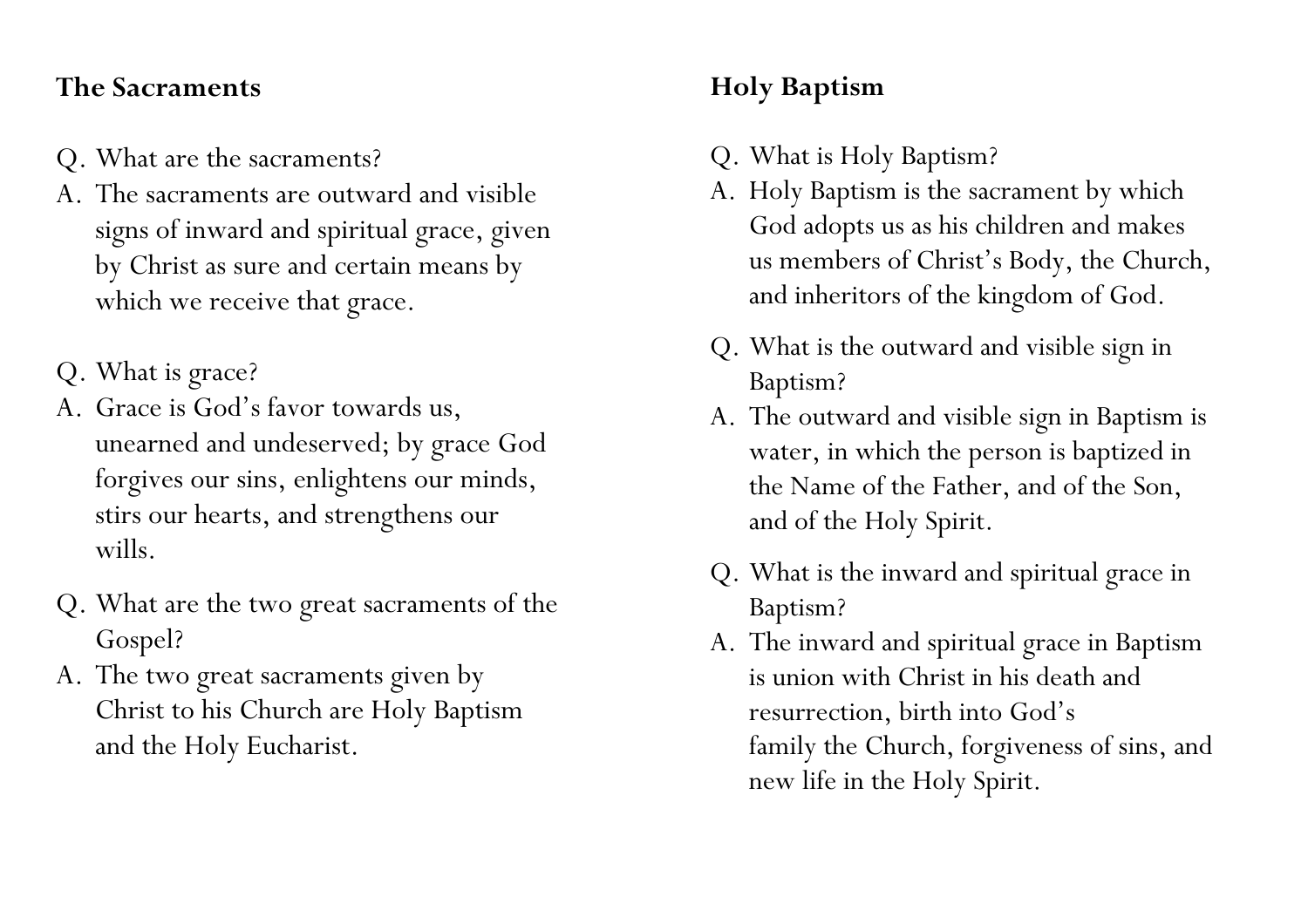- Q. What is required of us at Baptism?
- A. It is required that we renounce Satan, repent of our sins, and accept Jesus as our Lord and Saviour.
- Q. Why then are infants baptized?
- A. Infants are baptized so that they can share citizenship in the Covenant, membership in Christ, and redemption by God.
- Q. How are the promises for infants made and carried out?
- A. Promises are made for them by their parents and sponsors, who guarantee that the infants will be brought up within the Church, to know Christ and be able to follow him.

## **The Holy Eucharist**

- Q. What is the Holy Eucharist?
- A. The Holy Eucharist is the sacrament commanded by Christ for the continual remembrance of his life, death, and resurrection, until his coming again.
- Q. Why is the Eucharist called a sacrifice?
- A. Because the Eucharist, the Church's sacrifice of praise and thanksgiving, is the way by which the sacrifice of Christ is made present, and in which he unites us to his one offering of himself.
- Q. By what other names is this service known?
- A. The Holy Eucharist is called the Lord's Supper, and Holy Communion; it is also known as the Divine Liturgy, the Mass, and the Great Offering.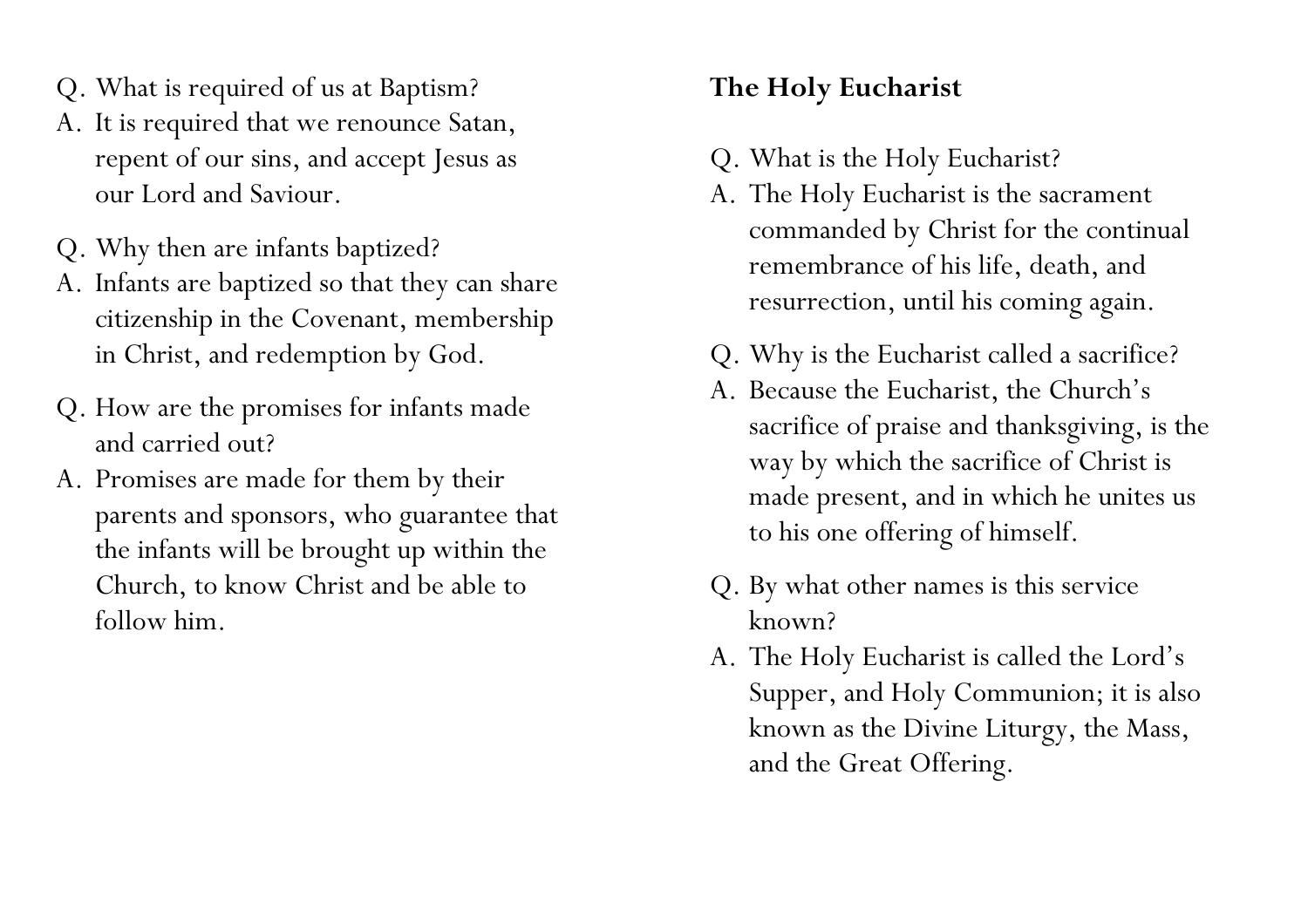- Q. What is the outward and visible sign in the Eucharist?
- A. The outward and visible sign in the Eucharist is bread and wine, given and received according to Christ's command.
- Q. What is the inward and spiritual grace given in the Eucharist?
- A. The inward and spiritual grace in the Holy Communion is the Body and Blood of Christ given to his people, and received by faith.
- Q. What are the benefits which we receive in the Lord's Supper?
- A. The benefits we receive are the forgiveness of our sins, the strengthening of our union with Christ and one another, and the foretaste of the heavenly banquet which is our nourishment in eternal life.
- Q. What is required of us when we come to the Eucharist?
- A. It is required that we should examine our lives, repent of our sins, and be in love and charity with all people.

#### **Other Sacramental Rites**

- Q. What other sacramental rites evolved in the Church under the guidance of the Holy Spirit?
- A. Other sacramental rites which evolved in the Church include confirmation, ordination, holy matrimony, reconciliation of a penitent, and unction.
- Q. How do they differ from the two sacraments of the Gospel?
- A. Although they are means of grace, they are not necessary for all persons in the same way that Baptism and the Eucharist are.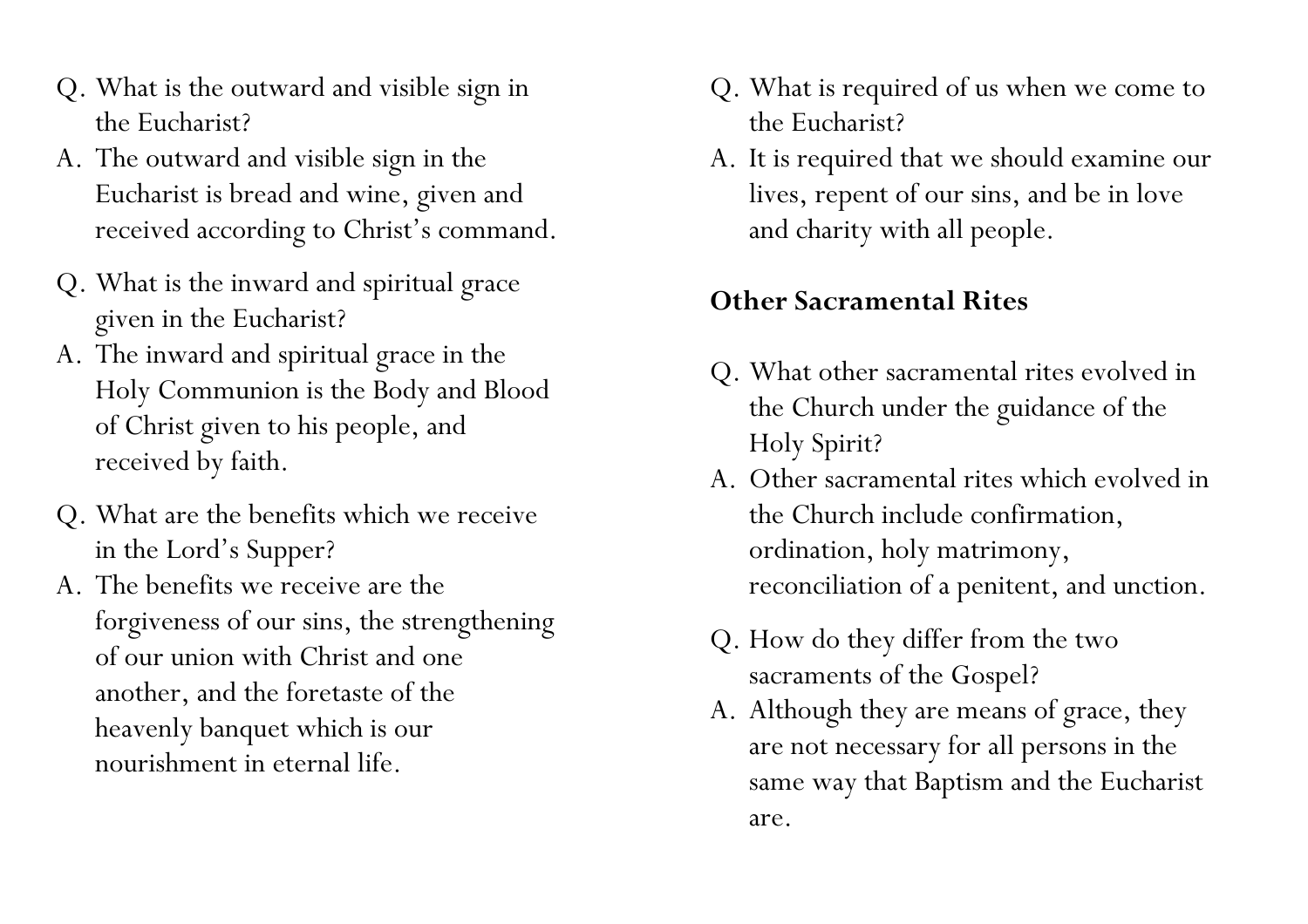- Q. What is Confirmation?
- A. Confirmation is the rite in which we express a mature commitment to Christ, and receive strength from the Holy Spirit through prayer and the laying on of hands by a bishop.
- Q. What is required of those to be confirmed?
- A. It is required of those to be confirmed that they have been baptized, are sufficiently instructed in the Christian Faith, are penitent for their sins, and are ready to affirm their confession of Jesus Christ as Saviour and Lord.
- Q. What is Ordination?
- A. Ordination is the rite in which God gives authority and the grace of the Holy Spirit to those being made bishops, priests, and deacons, through prayer and the laying on of hands by bishops.
- Q. What is Holy Matrimony?
- A. Holy Matrimony is Christian marriage, in which the woman and man enter into a life-long union, make their vows before God and the Church, and receive the grace and blessing of God to help them fulfill their vows.
- Q. What is Reconciliation of a Penitent?
- A. Reconciliation of a Penitent, or Penance, is the rite in which those who repent of their sins may confess them to God in the presence of a priest, and receive the assurance of pardon and the grace of absolution.
- Q. What is Unction of the Sick?
- A. Unction is the rite of anointing the sick with oil, or the laying on of hands, by which God's grace is given for the healing of spirit, mind, and body.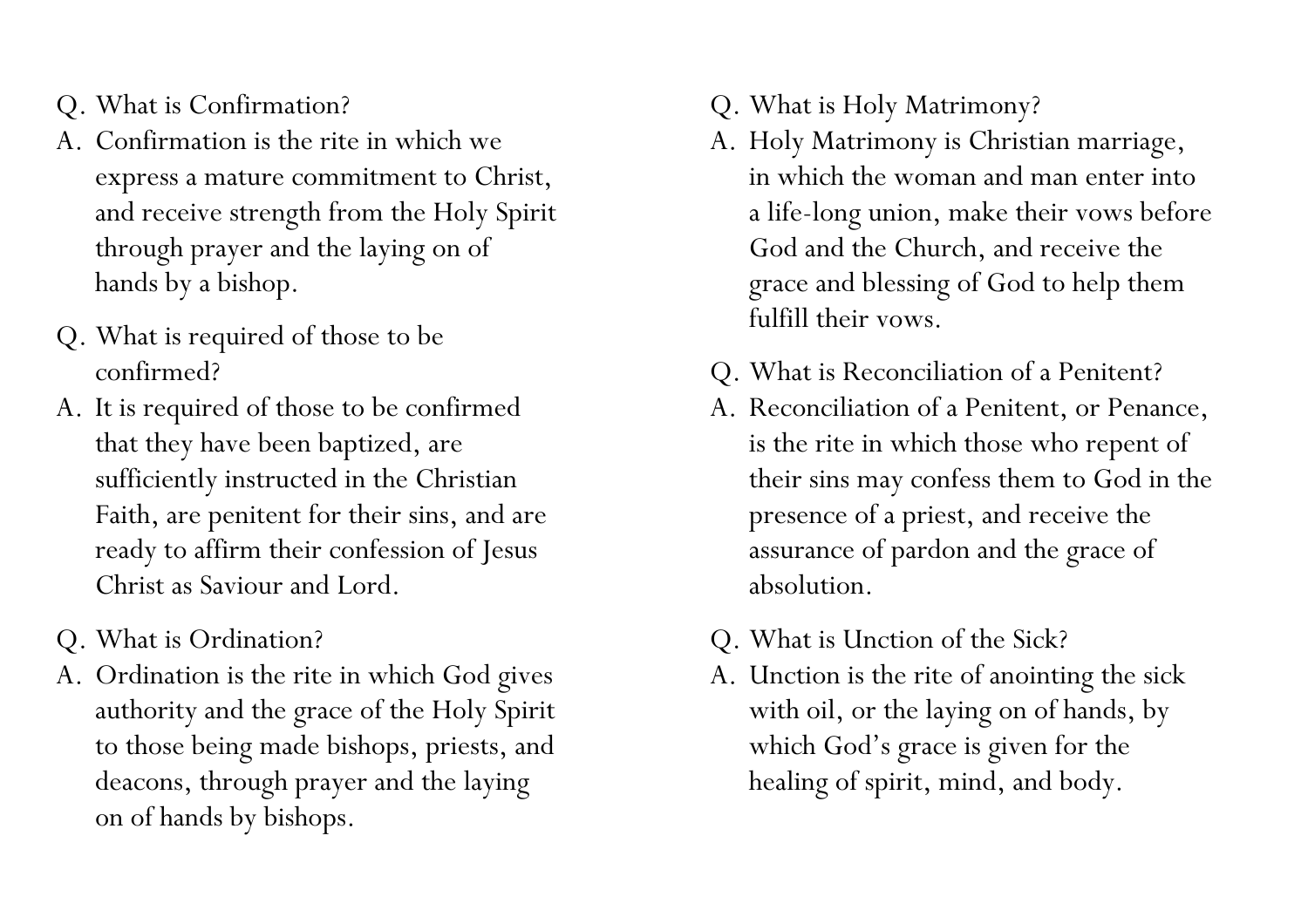- Q. Is God's activity limited to these rites?
- A. God does not limit himself to these rites; they are patterns of countless ways by which God uses material things to reach out to us.
- Q. How are the sacraments related to our Christian hope?
- A. Sacraments sustain our present hope and anticipate its future fulfillment.

## **The Christian Hope**

- Q. What is the Christian hope?
- A. The Christian hope is to live with confidence in newness and fullness of life, and to await the coming of Christ in glory, and the completion of God's purpose for the world.
- Q. What do we mean by the coming of Christ in glory?
- A. By the coming of Christ in glory, we mean that Christ will come, not in weakness but in power, and will make all things new.
- Q. What do we mean by heaven and hell?
- A. By heaven, we mean eternal life in our enjoyment of God; by hell, we mean eternal death in our rejection of God.
- Q. Why do we pray for the dead?
- A. We pray for them, because we still hold them in our love, and because we trust that in God's presence those who have chosen to serve him will grow in his love, until they see him as he is.
- Q. What do we mean by the last judgment?
- A. We believe that Christ will come in glory and judge the living and the dead.